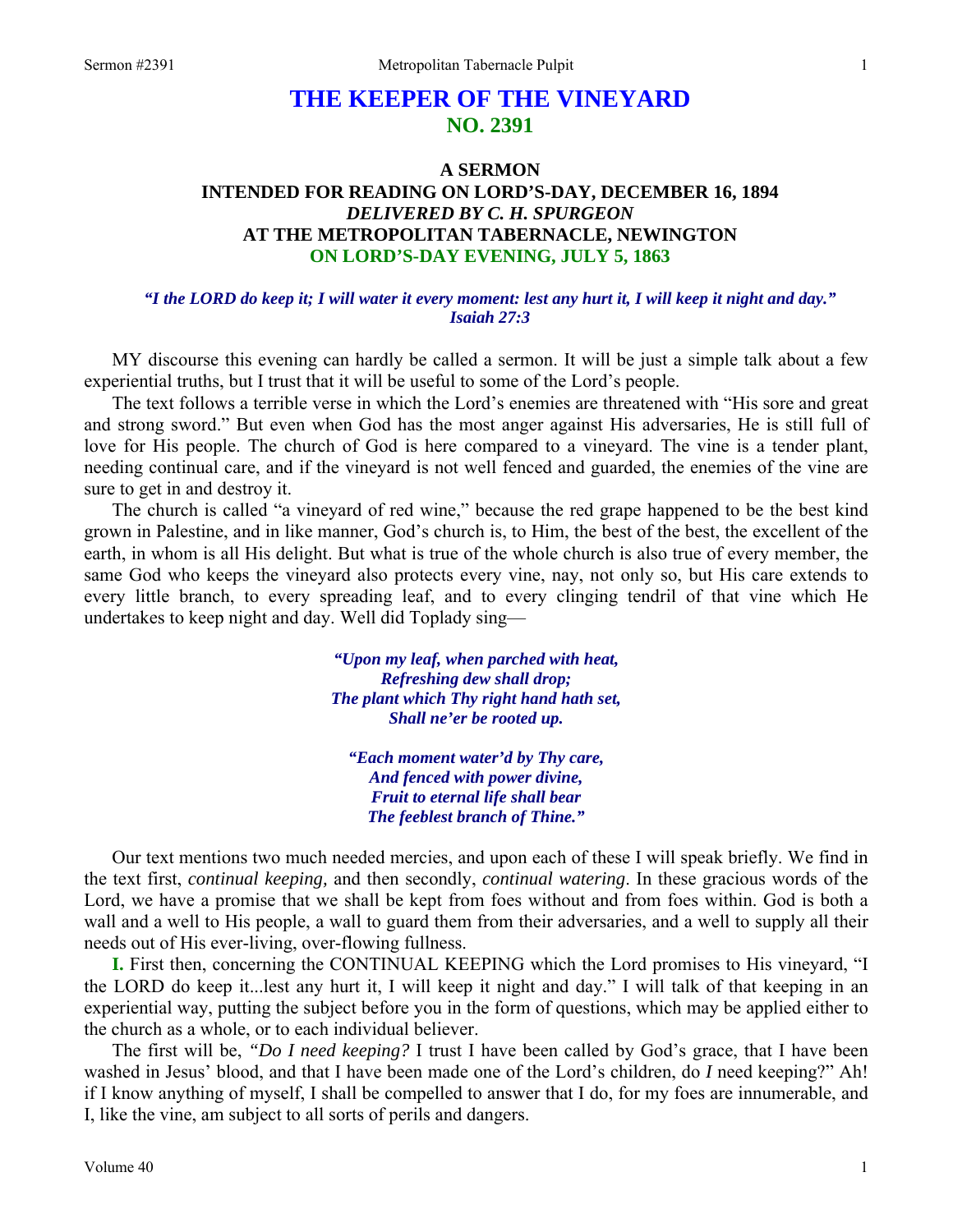There is the arch-enemy, my brethren, how he longs to lay the axe to the roots of God's vines! If we were in his power, you and I would not have a grain of faith or a spark of love left. He is desirous to have us, not only that he may sift us as wheat, but that he may burn us as chaff. When we think of his malice and cunning, we may well pray, "Deliver us not over unto the will of our enemy." When God's people have met Satan in a hand-to-hand conflict, they have always found it a stern and difficult struggle, for he is ferocious, malicious, and powerful, and he comes against us, not only to worry us, but seeking whom he may devour. We need keeping then if it were only because of that one adversary, who would make a speedy end of us if we were left in his grip even for an hour!

Like the vine too, we have not only to dread him who would cut us down, but there is a wild boar of the woods that would fain tear us up by the roots, I mean that wild boar of unbelief that is constantly prowling around us. How does it seek with its sharp tusks to bark our vines and fig trees!

You know, dear friends, how unbelief takes away your comforts, how it destroys your strength, and how it mars your usefulness. Perhaps some of you at times hardly know whether you are the Lord's people or whether you are not His. Our friend, who addressed us last ordinance Sabbath, said that God's people ought never to have doubts and fears. I quite admit that they ought not to have them, but that they really do have them is quite as certain. I like that good old hymn of Dr. Watts, and sing it as I find it—

> *"When I can read my title clear To mansions in the skies, I bid farewell to every fear And wipe my weeping eyes."*

I am afraid, dear brethren, you and I cannot travel the same road if you are always confident, and if you never have reason to look back and cry because you have lost your evidences. This I know, there are seasons with me when I do not doubt my Lord and Master, but I do doubt my interest in Him, and I have to come to Him just as I came at first, as an empty-handed sinner, and accept His grace as He freely presents it. Yes, if the Lord did not keep us, the wild boar of unbelief would soon tear us to pieces, and we should have no grace left, but would become useless forever.

Then, you know, the vine is often subject to injury from various kinds of insects. Almost all plants of any value are attacked at times by a peculiar kind of fly which devours the leaves, and prevents fruitbearing, and the vine is specially liable to attacks of this sort. So is it with Christians, we have the fly of pride. If the great enemy never came to knock us down, and unbelief never tried to root us up, the very quietude of the atmosphere and the calmness of the soft summertime would begin to breed that deadly fly which goeth before destruction.

I think we have even more cause to fear the effects of carnal security, and self-confidence, and pride, than the assaults of Satan himself. I do not know how it is with you, my brethren, but at times I feel so dead that I would almost welcome a temptation from Satan, so that I might feel a little spiritual life stirring within me in opposition to it.

There have been dark times in our experience which have caused us great sorrow of heart, and yet we have come to look back upon those sad seasons almost with a sort of envy, and we have wished that we might have them over again, so that we might feel at least some pulsings, some palpitations of the new life within us. Oh, that dreadful fly of pride!

John Bunyan tells us, in his *Holy War,* that it was Mr. Carnal-security who drove Emmanuel from the town of Mansoul. He would have stopped there always, and have given Mansoul high holiday, but that Diabolonian, Mr. Carnal-security, whose father was Mr. Self-conceit, and whose mother was Lady Fear-nothing, filled the townspeople with such high notions of their greatness, that the blessed Prince went His way in sorrow and anger.

Alas for us when we say, "My mountain standeth firm, I shall never be moved," for we are then in direst peril. That cankerworm of conceit, that caterpillar of pride, that locust of carnal security, would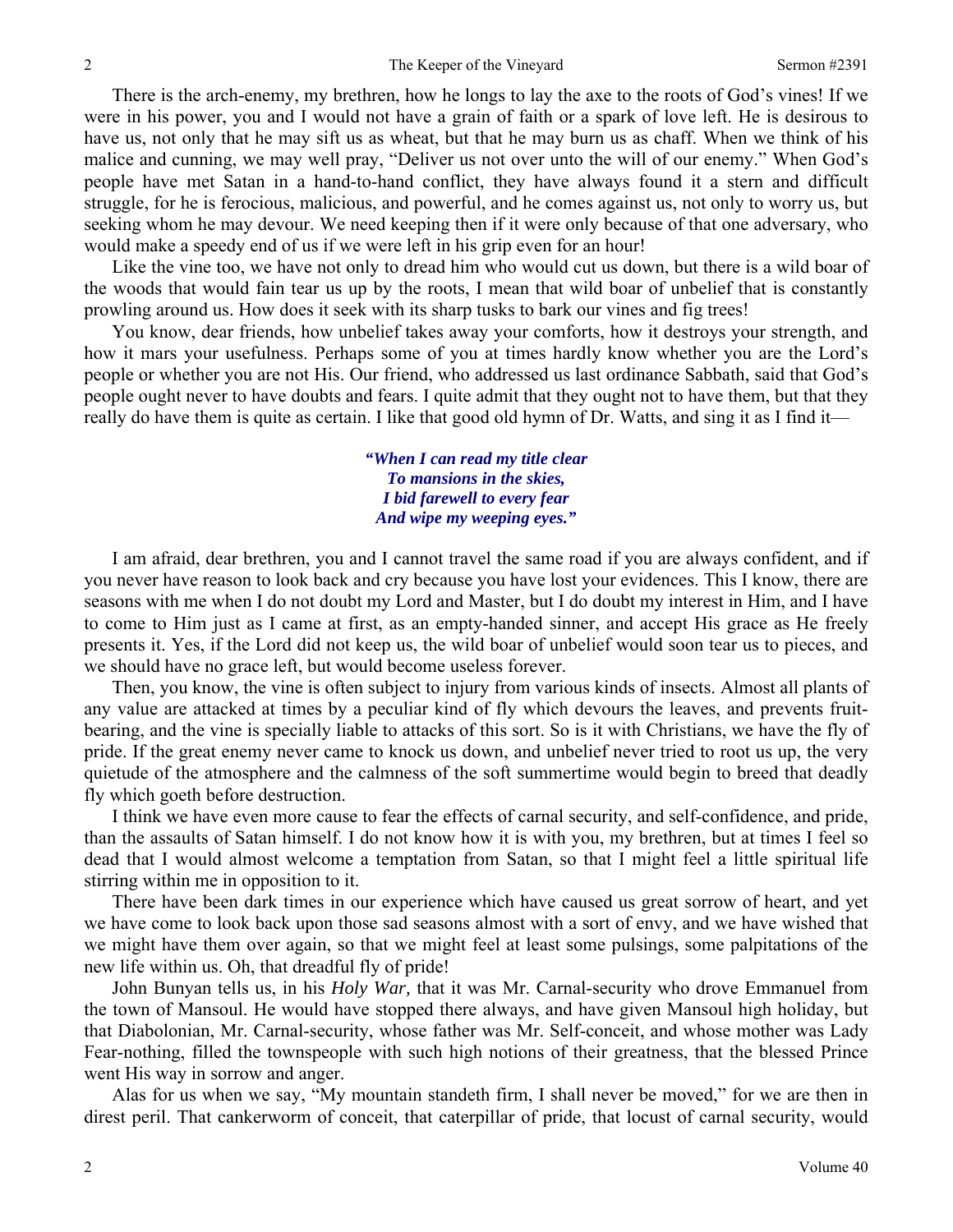soon destroy God's vineyard if it were not written, "I the LORD do keep it; I will water it every moment: lest any hurt it, I will keep it night and day." This promise assures us that the Lord will preserve us from the assaults of pride as well as from the attacks of unbelief, and from the malice of the great adversary of our souls.

Then, dear friends, beside the enemies I have mentioned, the vine is subject to the attacks of the little foxes that Solomon speaks of in the Canticles, "Take us the foxes, the little foxes, that spoil the vines." There are plenty of little foxes of all sorts about nowadays, I mean false doctrine and skeptical teaching. Some of these crafty foxes come nibbling at us, trying to make us doubt the inspiration of Scripture. Some of them even dare to try to root up and destroy our confidence in the divinity of Christ.

Others of these little foxes are still more insidious, they seek to tempt us away from the outward means of grace, and aim at making us forsake the assemblies of God's saints. Men pour into our ears all sorts of heresies and lies, till our souls scarcely know the truth from error, and we are carried to and fro, and have a hard battle to fight!

Ah! if the Lord did not keep His church, she would soon become a prey to the graft of her adversaries, but He does preserve His vineyard from the little foxes, and from the great foxes too. His vines have tender grapes, and the foxes would devour them if they could, but blessed be the Lord, they are unable to do so! Our Lord preserves us, and protects us from all the craft and cunning of our adversaries.

Besides, dear friends, when we have a few grapes that are beginning to ripen, there are the birds that come and try to pick the fruit—those dark-winged thoughts of worldliness and selfishness which come to us all. We begin to say, "Well done!" to ourselves, and then it is always ill-done. The prophet Habakkuk tells us of those who "sacrifice unto their net, and burn incense unto their drag," and if we ascribe our success to our own perseverance, our own zeal and so forth, we shall be like the birds which steal the fruit that belongs to the master, or like dishonest workmen who are set to till the garden, and rob their employer of the produce.

Let us never try to get our Master's money, to put it out to usury, and then, when the interest comes in, spend it on ourselves. The temptation to selfishness, to live for this world alone, or to seek to bring forth fruit merely for our own aggrandizement, is so strong, and comes so easily upon us, that if the Lord did not keep us, we would none of us retain our Christianity for a single hour, but should be wholly given up to worldliness, and selfishness, and every other form of sin.

I ask again the question with which I began, and I pray you each one, to ask it himself—"Do I need keeping?" Oh, my heart, never did the tender vine so much need the gardener's care as you need to be kept by your Lord! You are like an infant suffering from a thousand diseases, and unable to cure itself of any one of them, you are helplessly weak, and if your Father, God, should leave you, there is nothing for you but to die in despair.

Dear brothers and sisters, let us have a deep consciousness of the dangers to which we are exposed, not that we may live trembling lives, but that we may be weaned from all trust in self, and may be driven nearer to God, and always seek to live under His divine protection.

Another question may occur to someone here, "Even if I have to face all these dangers, *can I not keep myself* if I am very watchful and very prayerful? May I not by my own power and vigilance keep off these adversaries?" Ah! there is something wrong in the very question itself, for who is to keep me watchful, who is to make me prayerful? If my watchfulness and prayerfulness depended upon myself, I might slumber, and so I should very soon be destroyed.

Brethren, it is a great mercy that the text puts it not that we must keep the vineyard ourselves, but "I the LORD do keep it." Watchfulness is our duty, it is our privilege to abide much in earnest, wrestling prayer, but still, to keep up the watchfulness and the prayerfulness, there must constantly be the secret incoming of divine strength.

Our watchfulness and prayerfulness are proofs of God's gracious working, the real cause of the vineyard of the church and each individual vine being preserved must always be found in this blessed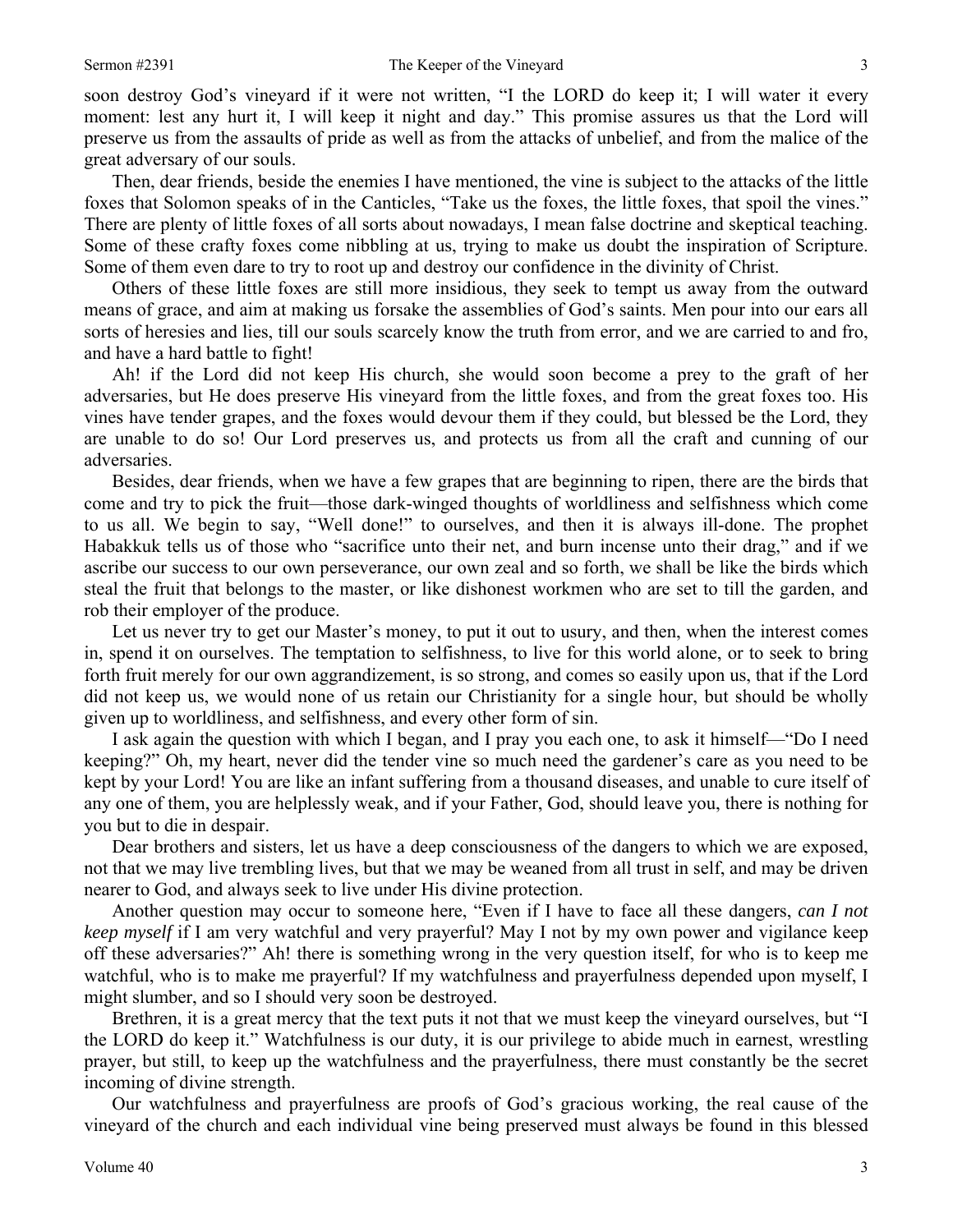assurance, "I the LORD do keep it; I will water it every moment: lest any hurt it, I will keep it night and day." What did you say—"Cannot I keep myself?" Alas! you are your own worst enemy. Augustine was wont to say, "Lord, save me from that evil man, myself," and you and I have good reason to pray the same prayer. We can very soon destroy ourselves, but we can never save ourselves. I bless the Lord that there is not even a semblance of truth in that verse in Wesley's hymn book—

> *"A charge to keep I have, A God to glorify; A never-dying soul to save, And fit it for the sky."*

It is the Lord who saves the souls of His people, and it is the Lord who fits them for the sky! If they had to do it, themselves, not a solitary soul among them would ever see His face with acceptance, or stand with joy before His throne. "I the LORD do keep it; I will water it every moment: lest any hurt it, I will keep it night and day." It is always so put, and for us to get rid entirely of all idea of carnal strength is both right and safe. It is well for us to feel that, in ourselves, we are as weak as water, and as insignificant as the insects that die in a day, and that for all true strength we must look to God, and to God alone.

Rest assured that you and I are never so weak as when we fancy that we are strong, and that we are never so strong as when we are conscious of our greatest weakness. This is an enigma, but our experience has often proved it to be true. Our supposed riches are generally the marks of deep spiritual poverty, while conscious poverty is an indication of the unsearchable riches which faith is enjoying.

Learn to live every day, dear brothers and sisters, in Jesus, as having nothing, yet possessing all things. This is how God would have you live, trusting Him for all the grace you continually need. When you wake in the morning, you are to look forward to temptations and trials, but you are to cry to the Lord for deliverance from them, and not to think of keeping yourselves during the day, but to place yourselves again in the hands of God, to be kept and preserved by Him who has said of the vineyard of His church, "I the LORD do keep it; I will water it every moment: lest any hurt it, I will keep it night and day." Then, when the day is over, let this be your evening song—

> *"Sprinkled afresh with pardoning blood, I lay me down to rest, As in the embraces of my God, Or on my Savior's breast."*

I will mention only one other question and then we will leave this part of the subject*—"Do I enjoy this keeping?"* This is a question that must make you search your heart. Do you enjoy this keeping? Is it your habit and mine every day to look to God to keep us? When we wake in the morning, is this our first desire, "Lord, keep me this day beneath the shadow of Thy wings"? When we go out to business, or on our Lord's service, are we conscious that we are still under the Lord's eye, and protected by the Lord's power?

When, at any time, we have slipped and erred, do we bitterly repent that we could have acted so wrongly as to wander away from the good Shepherd? And at night, when we look back upon the engagements of the day, are we in the habit of blessing God for as His unseen mercies? Have we learned to bless Him for preserving us from all the mysterious spiritual dangers by which we are surrounded? Has it, in fact, become our practice to make this text experientially our own, "I the LORD do keep it; I will water it every moment: lest any hurt it, I will keep it night and day"?

Beloved, do you not think that we often live all day long as if there were no God? Do you not sometimes find yourselves going about the world as if God and you were strangers to each other? Do you not, at least now and then, venture upon the stormy sea of another day without getting your Pilot on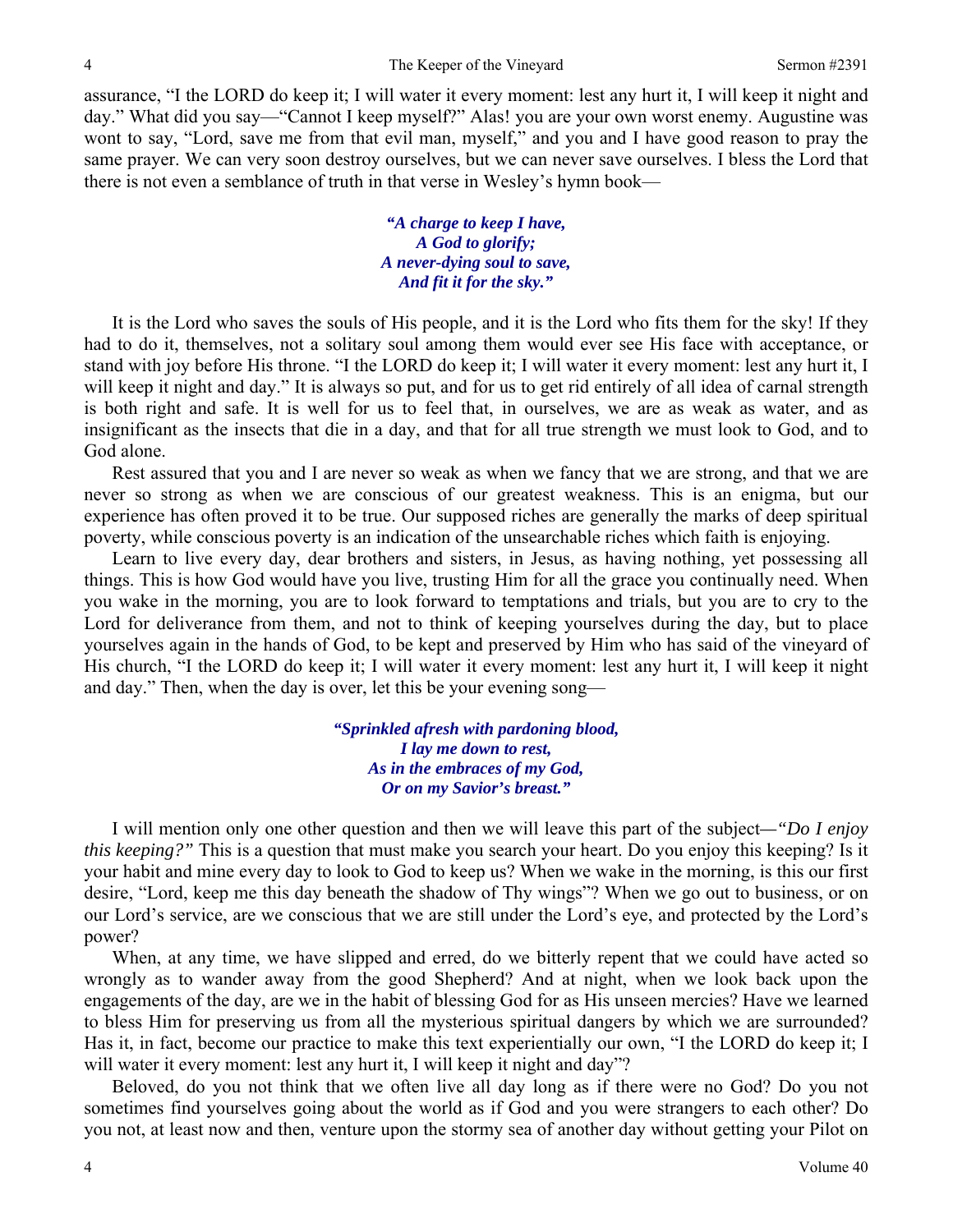board? And do you not think that at night, when you come to the temporary haven of your chamber, you may often have cause to say to the Lord, "Alas! Alas! my God, I have lived this day, and You have protected me I doubt not, but still, I have not been mindful of You, I have not looked up to You, I have not been hanging on Your breast, I have not been nestling under Your wings as the chicken hides itself under the hen"?

I would that as church members, you and I, all of us, would learn the blessed lesson of this text, '"I the LORD do keep it; I will water it every moment: lest any hurt it, I will keep it night and day,' during My people's nights of adversity and during their days of prosperity, in their nights of soul-sorrow and in their days of hallowed rejoicing, in the nights when their spirit lieth slumbering, and in the days when the sunlight of My countenance shines upon them, and they go forth strong to labor and to do My will, I will keep them under all circumstances, I will never leave them, I will never, no never, forsake them."

I am always afraid, whenever I preach about the security of God's people, lest you should grow carnally secure, that is to say, lest, instead of realizing the preciousness of the doctrine and its practical bearing, you should merely be satisfied with the outward shell of it. I want you not only to know that God keeps you, but to feel the power of that blessed truth in your inmost soul, to enjoy it, and to live upon it.

You know that it is one thing to look at honey and to be told that it is sweet to the taste, but it is a very different thing to eat of it, and to prove its sweetness for yourself. Be it yours, like Jonathan, to dip your rod into the honey of this text, and to eat of it abundantly, for so shall your eyes be enlightened, and every day you shall be able to say, "The LORD is my keeper: the LORD is my shade upon my right hand: the LORD is my helper; I will not fear what man or even the devil himself may try to do to me."

**II.** Now, with greater brevity, let me talk to you upon the second part of the subject, the Lord's CONTINUAL WATERING.

He that keeps, waters, "I the LORD do keep it; I will water it every moment: lest any hurt it, I will keep it night and day."

I was rather struck the other day, by this remark of a somewhat eminent horticulturist, "Depend upon it," said he, "that watering is a very essential part of a gardener's business." It is especially so in hot weather, for there is little doubt that if the flowers are to be kept constantly in bloom, and if the beds are to look fresh and beautiful, the watering pot must be in frequent use. In the summer, how very soon the grass looks brown, and how very speedily the flowers begin to droop their heads and shrivel up their leaves, all for lack of watering! Well, now, we have this gracious provision in the text to meet the needs of the Lord's vines, the Keeper of the vineyard Himself says, "I will water it every moment."

We will handle this part of the subject as we did the other portion, in the form of questions, and the first inquiry shall be, *"Do I need watering within as well as keeping without?"* The answer that must be given is—Yes, that I do, for there is not a single grace I have that can live an hour without being divinely watered.

Have I not seen many a professor come forward to join the church full of faith of a certain sort, and full of zeal after a fashion? But after a few months—and there are some hypocrites who hold out even for years—they begin to flag, they do not care for the house of God as much as they did, they grow worldly and careless, and at last, they give up their profession altogether. What is the reason of their failure? Just this, they were not watered, they never had the living sap to nourish their roots, they never sucked up the living water of God's grace, and so having no watering from the Most High, their flowers all withered, drooped their heads and died.

There is no wonder at this result, for he who has only the strength that is within himself will be like snow that melts and passes away. It is only the man who derives His strength from God who will be like the sun that shineth brighter and brighter unto the perfect day. There is no grace I have then, which does not need watering from above.

Besides that, the soil in which I am planted is very dry. Ask any Christian whether he ever gets any real good out of the world. Do you not find it a very dry soil where you go to business? The other day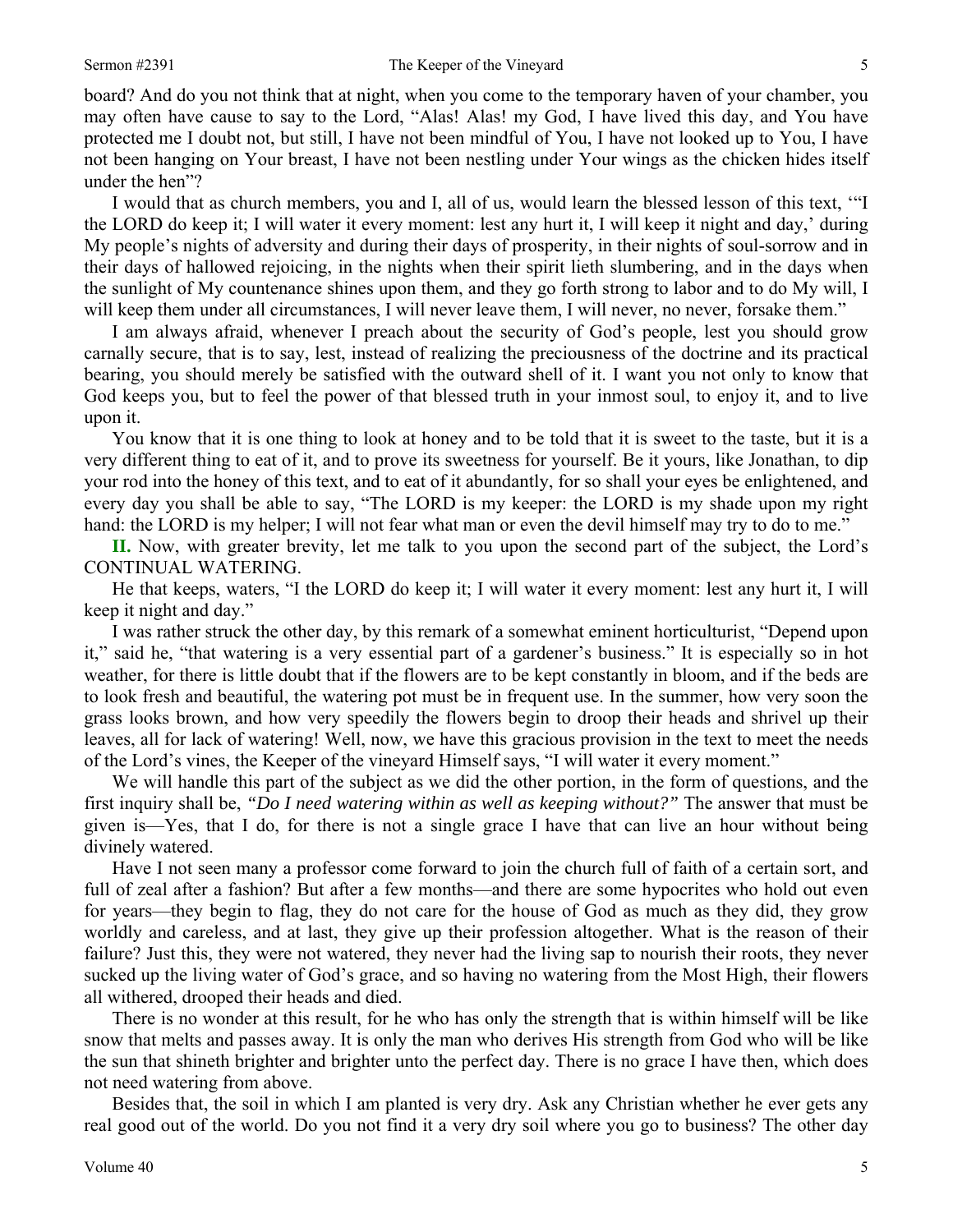you said that you would change your position, you would be a fool if you did so, for it would only be a change of troubles. The God who gave you your present set of trials knew that they were the best for you.

If all the crosses in the world could be laid in a heap, and I were told to take my pick of them, I would choose those that I have now, for I know what they are, and God fits my back to them, but I do not know what the others are and I have no proof that I could bear them.

You had better not take my troubles, for they might crush you, while I can bear them through the divine strength that is given to me, but if I had yours, they might crush me, while you can patiently endure them through God's grace.

This earth however is no very genial soil for a Christian's growth. Worldlings may flourish in it, but if the Christian would have living water, he must get it from some other place than this earth, for spiritually it is a dry and thirsty land, where no water is.

Then again, the atmosphere that is round about us does not naturally yield us any water. The means of grace, which are like clouds hovering over our heads, are often nothing but clouds, they come and they go, but we receive no rain from them.

The other day we looked up and we said that it would rain directly, but lo! the one black cloud was soon gone. So, you sometimes go up to the house of God, and you say to yourselves, "Our minister has often cheered and comforted us, perhaps he will have a good word for us today," and when the text is announced, and the sermon is begun, you think, "Here is a cloud, there will be some rain presently," but whether it is your fault or the minister's, we will not say, but often there is not a drop of moisture to refresh your spirit, the reason being that the Lord will have you know that He, and He alone, must water you if you are to be effectually revived. He will teach you that you need watering, that all your graces constantly require fresh supplies of divine grace, and that you must have them directly and alone from Him.

The beauty of the text seems to me to lie in the last two words, "I will water it *every moment."* There is no plant except a plant of grace that needs to be watered every moment, but we do. I do not know to what object I can compare a Christian better than to one of those gaslights yonder. The believer is not a candle, for a candle can burn of itself when it is once lighted, because it carries its own burning materials, neither is he a lamp that is supplied with a store of oil, except in a certain sense, but he is just like one of these gaslights. Turn the tap, cut off the connection with the gas meter and out goes the light at once.

There must be a stream of gas continually flowing to keep up the burning, and so is it with the Christian's spiritual life, it must be perpetually streaming in from his Lord, he cannot live even a tithe of a second unless life flows to him from God. Look at your hand, I suspect that if for a moment you could altogether suspend the circulation of your blood, if you could utterly cut off the life floods so as to dissever your hand from the rest of your body, though it were but for a second, yet vitality would be gone, and so if the Christian could be for one instant without union to Christ, without receiving supplies of divine grace, he would at once expire.

I will not talk to you much longer, for we need to gather around the communion table, but I will just put this one question*—"Have we all realized, as a matter of experience, that the Lord does water us every moment?"* Brethren, I am very much afraid that there are but few of us who have ever learned the full meaning of this gracious promise. You can perhaps say, "The Lord waters me every Sabbath, and on Monday nights, and Thursday nights."

Possibly you can go even farther and say, "He waters me every morning, and every evening," but to be watered every moment—to have continually such a conscious connection with Christ as to be really receiving His grace—you ask, "Is this experience attainable? It may be possible for a minister, for he has time to think of these things, but it is not possible for us working people who have to earn our bread by the sweat of our brows, nor for us business men who have to be all day long occupied with accounts."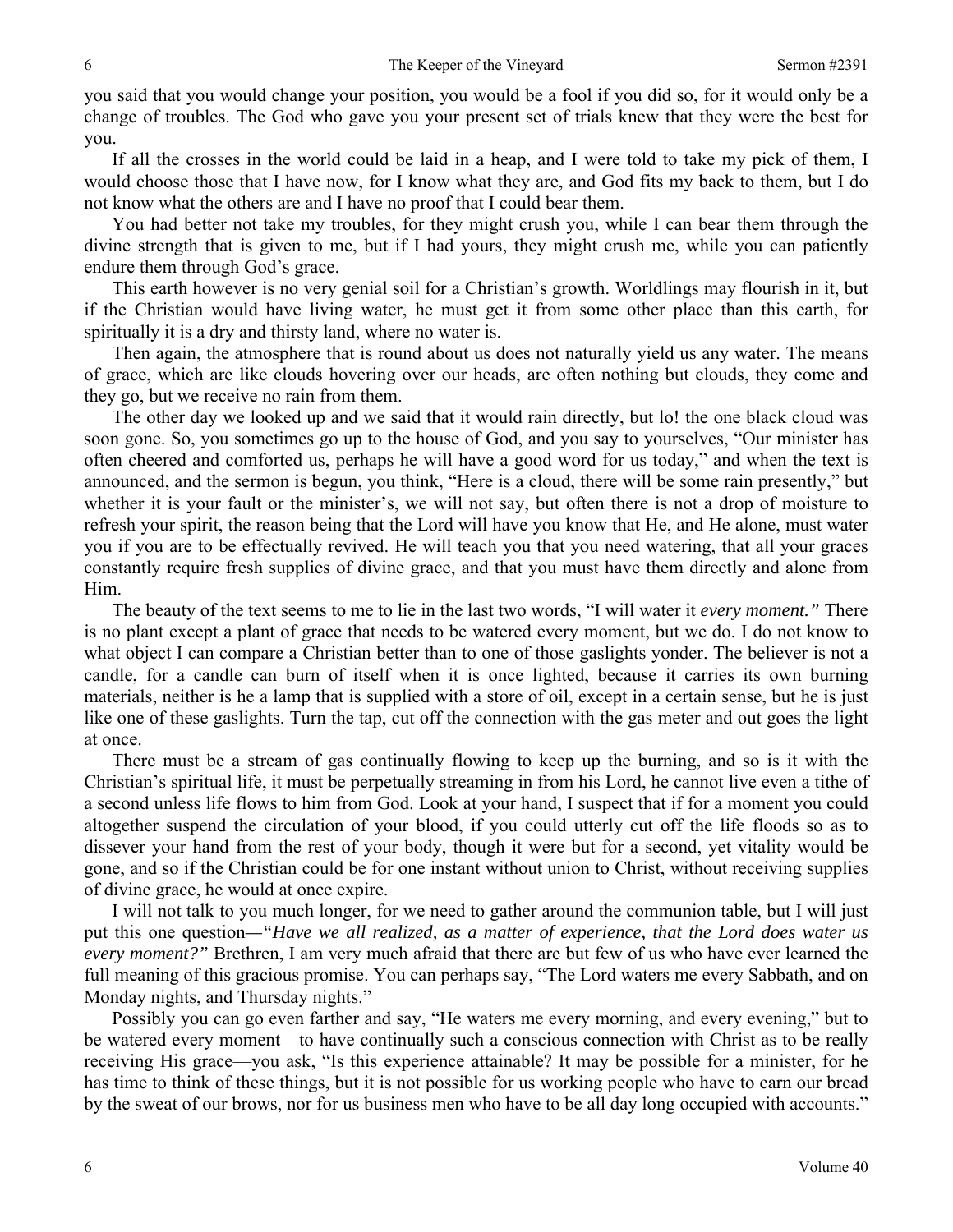Oh! but beloved, there are some of the Lord's people who have proved that this blessing can be obtained, and that it is possible to be in the world and yet to be living near to God, and every moment to be watered by Him.

Have you never heard of that poor servant girl who expounded the meaning of the passage, "Pray without ceasing"? Some person could not understand how anyone could pray without ceasing, but Mary said, "Why! when I dress myself in the morning, my heart prays that I may be robed in my Savior's righteousness, when I light the fire, I pray the Holy Spirit to kindle a flame of sacred love in my heart, when I spread the cloth for breakfast, I ask God to feed me with the bread of heaven, and whatever I do all day long, I try to turn it into something that will make me live near to my God!"

Do you not see, dear friends, that a stirring life may yet be a spiritual life? There are some people, you know, who when they get hold of some hobby, can attend to business and yet ride their hobby as well. It may be that they have taken to working out some mathematical problem, if so, you will see them attending to the shop, but all the while they are thinking about that problem, and the first opportunity they get, they begin figuring away on a scrap of paper, trying to work it out.

Whatever takes place during the day, the man is always thinking of that problem, and when he is on his way home, as he is riding along, he is still thinking of that one thing because his heart is full of it. Thus it may be with you, so that while you are engaged in business, and in the lawful affairs of your daily life, your heart may still be always going out towards God.

I was struck by a remark of a dear friend the other day, who said that Mr. So-and-so was so fond of everything Gothic that he had his chairs Gothic, his bedstead Gothic, and all the furniture of his house Gothic. I think that a Christian should have everything full of Christ, so that whether he eats, or drinks, or whatsoever he does, he does all to the glory of God.

It was said of Ambrose that he used to eat, and drink, and sleep eternal life, so may it be said of each of us! Why, sometimes, when we have some dear one upon our hearts, we may go and attend to fifty thousand things, but we do not forget that beloved object of our affection. A mother may have to go on an errand, and she may be compelled to stay away a long while, but her sick child at home is on her heart all the time.

So I want that we should have Christ, and have the Holy Spirit, and have our Father who is in heaven continually upon our minds, and in that way shall we learn the meaning of this passage, "I the LORD do keep it; I will water it every moment: lest any hurt it, I will keep it night and day."

Now, as I close my discourse, I fear that there are some of you who are not saved, and to you I have to put a personal question*—"Why should not this night be the time of your salvation?"* Why did you come into the Tabernacle tonight? Some of you have been inconvenienced, for you have had to stand all through the service, I hope you have not come here for nothing. I trust that the Lord meant to bless you when He induced you to come up those steps and between those pillars.

Remember that the righteous God must punish sin, but that His Son, Jesus Christ, was punished in the place of all those who will believe on Him. To believe on Him is to trust Him, have you done that? Then though your sins were as scarlet, they are now whiter than snow. If you have trusted Jesus, your iniquities, which were like a black cloud, have all been rolled away, and you are so completely saved that there is now no condemnation to you, for you are in Christ Jesus. God bring you to trust in Christ, for believing in Him, you are saved!

May we, who are about to gather around the communion table, have our Master's special presence and blessing! Amen.

### **EXPOSITION BY C. H. SPURGEON**

### *ISAIAH 64*

**Verse 1.** *Oh that thou wouldest rend the heavens,—*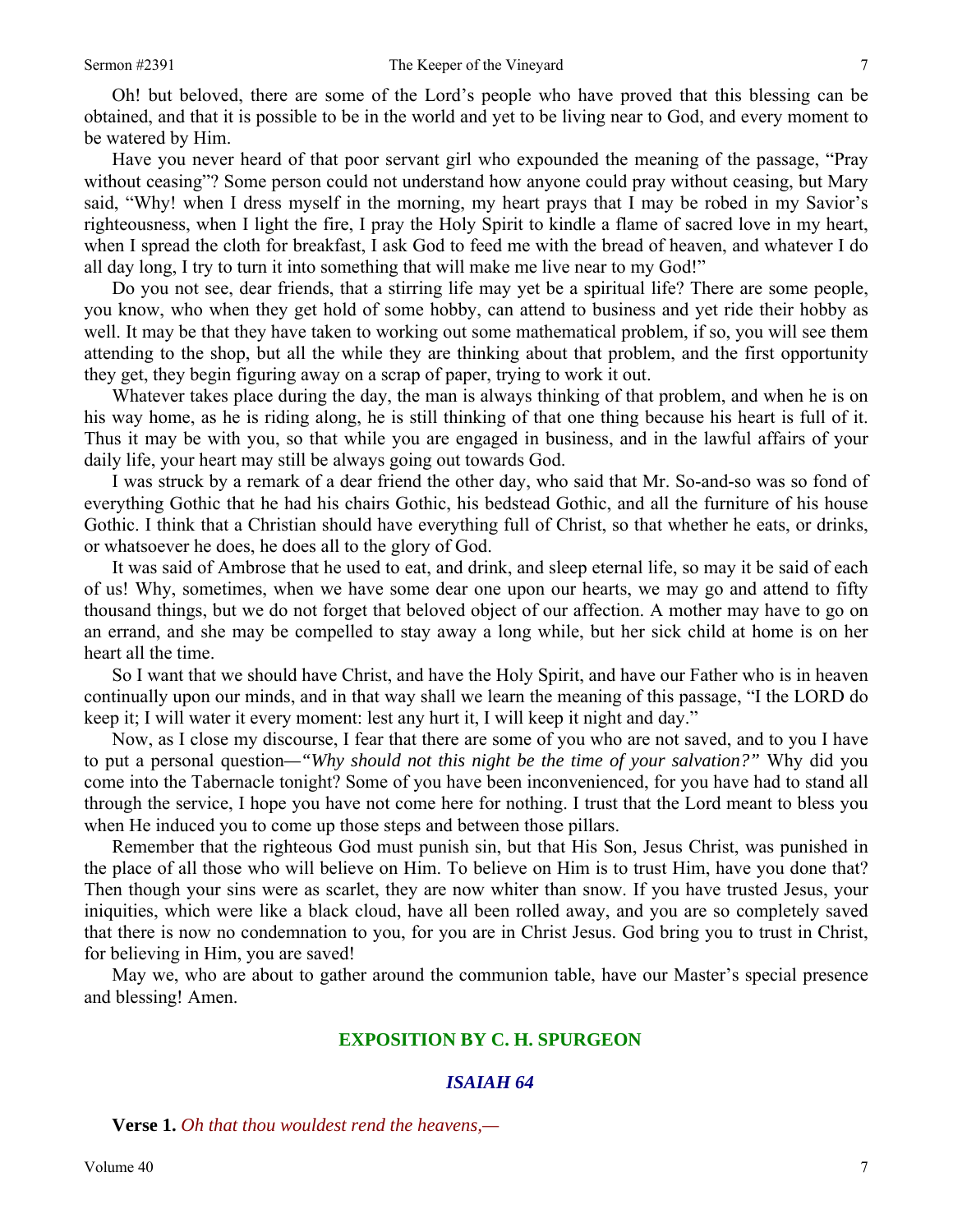God's ancient people were in great trouble and the prophet saw no way out of their perplexity, but God can make a way of escape where there is not one, He can rend even heaven itself if need be, in order to deliver His saints. Therefore, the prophet, or the people pray, "Oh that thou wouldest rend the heavens"—

### **1.** *That thou wouldest come down,—*

"Come down, Thyself, great God, in all the majesty of Thy glory, burst through the firmament, and appear in divine splendor!"

#### **1.** *That the mountains might flow down at thy presence,—*

The eternal hills are made to melt at the touch of God's foot. Mountains are the things that are last to move, but God moves them when He once comes near. How often we forget omnipotence! That is a factor we are too apt to leave out of our calculations, and yet my brethren, omnipotence is at the back of all our feebleness when that feebleness is with the truth and the right, and is engaged in the service of God.

If the Lord's presence is manifested, even the mountains will flow down, as we read in Micah's prophecy, "For, behold, the LORD cometh forth out of His place, and will come down, and tread upon the high places of the earth. And the mountains shall be molten under Him, and the valleys shall be cleft, as wax before the fire, and as the waters that are poured down a steep place."

# **2-3.** *As when the melting fire burneth, the fire causeth the waters to boil, to make thy name known to thine adversaries, that the nations may tremble at thy presence! When thou didst terrible things which we looked not for, thou camest down, the mountains flowed down at thy presence.*

Where God is, everything begins to melt. He touches the mountains, and makes them boil over with lava, like volcanoes in action, at His touch the very sea begins to boil with the fervent heat of divine power. Then, when these wonderful results are perceived, even God's enemies are compelled to say, "This is the finger of God," and they tremble at His presence. We never know, brethren, what great things God will do, as we do not know all that He can do, but we do believe that all things are possible to the Omnipotent JEHOVAH. When He brings His reserve forces into the field, the battle is a short one.

"When thou didst terrible things which we looked not for, thou camest down, the mountains flowed down at thy presence." It was so when Sennacherib, in Isaiah's day, besieged the city of Jerusalem. There was apparently no way of escape from the stupendous hordes of the mighty monarch, but the angel of the Lord smote a hundred and eighty-five thousand of them in one night, and utterly overthrew them. God has but to appear in His terrible power, and His adversaries tremble at His presence, or are destroyed in an instant.

**4.** *For since the beginning of the world men have not heard, nor perceived by the ear, neither hath the eye seen, O God, beside thee, what he hath prepared for him that waiteth for him.* 

The unexpected is always happening. God interposes in a way which we never thought of. Even if we have been listening for His footstep, we have not heard the sound of it, if we have been watching for His coming, we have not seen His approach. God alone knows all that He will do.

### *"He in the thickest darkness dwells;"*

but out of that darkness He brings forth purposes of light and brightness to completely amaze His servants. "Ah!" says one, "but is He not long in doing it?" No, no, it is our impatience that makes us think so, but the Lord never really delays.

### **5.** *Thou meetest him that rejoiceth and worketh righteousness,—*

God comes to meet us before we get to Him, and then there is a blessed meeting, "Thou meetest him that rejoiceth and worketh righteousness." If you do right, God will meet you, but He will meet you much sooner if you can rejoice at the same time, for there is no service for God that is so acceptable to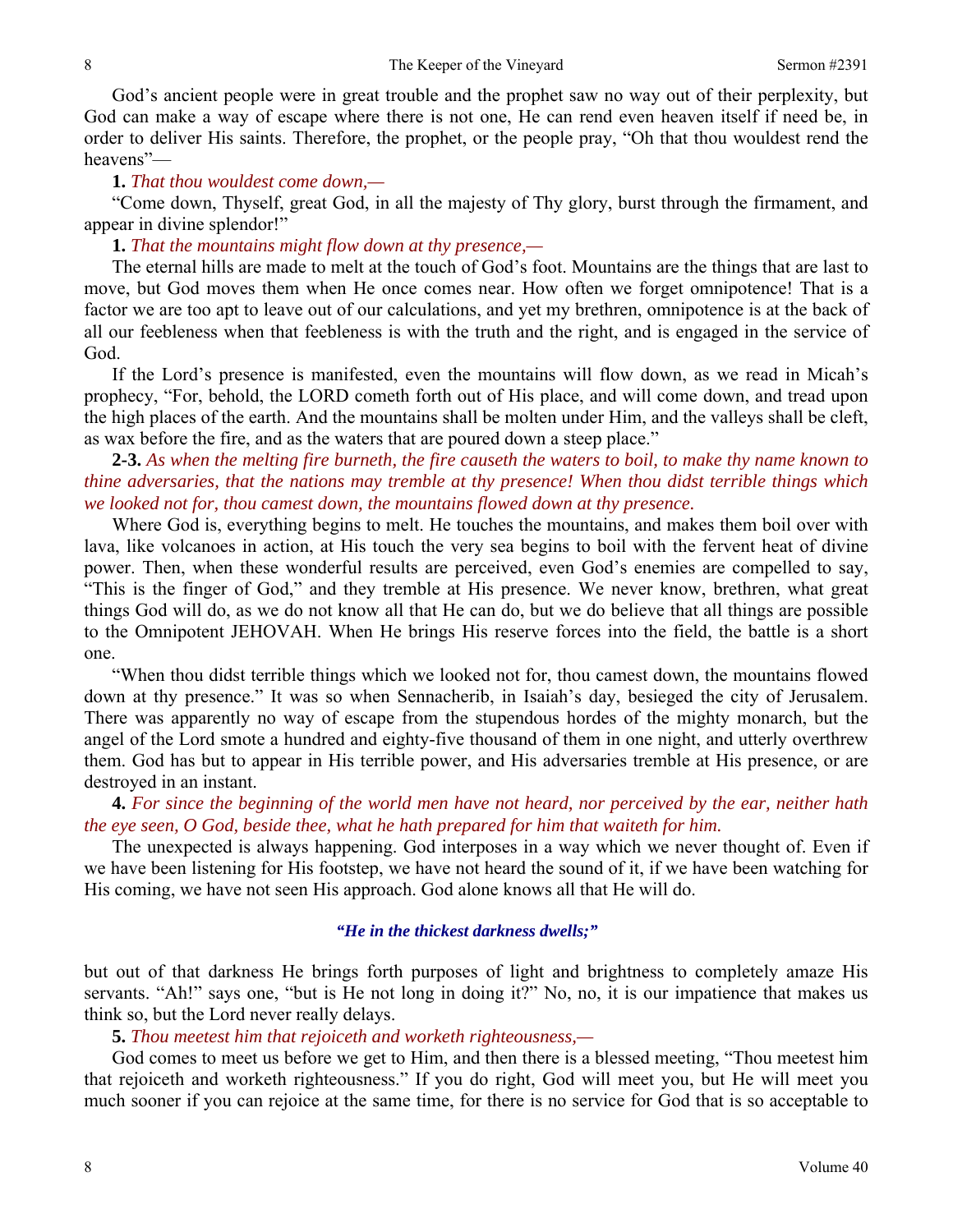Him as the service that is done with delight, "Thou meetest him that rejoiceth and worketh righteousness."

When we are glad to serve God, when we take a delight in suffering for His name's sake, then God will come and meet us for certain. We need not think that under such circumstances, He will let us stand alone, "Thou meetest him that rejoiceth and worketh righteousness."

**5.** *Those that remember thee in thy ways:* 

If you remember God, He will certainly remember you. The fact that you are thinking of Him is proof positive that the Lord has thoughts of love towards you.

**5.** *Behold, thou art wroth; for we have sinned: in those is continuance, and we shall be saved.* 

God's wrath has no continuance in it towards His own people, He soon makes it to pass away from them. His anger may endure for a night, but His mercy comes in the morning. His own word is, "For a small moment have I forsaken thee; but with great mercies will I gather thee. In a little wrath I hid my face from thee for a moment; but with everlasting kindness will I have mercy on thee, saith the LORD thy Redeemer."

The Lord has a rod in His hand, but the scourging of His own children does not last long. It is a rod, mark you, not an axe that brings death. But His mercy, His goodness, the purposes of His grace are perpetual, "In those is continuance, and we shall be saved."

Now comes a very mournful passage. You have read some of the lamentations of Jeremiah, here is one of the lamentations of Isaiah. He lived to see his country in a very sad condition. Perhaps this was the state of affairs when Sennacherib invaded the land.

### **6.** *But we are all as an unclean thing, and all our righteousnesses are as filthy rags;*

If this is true of our righteousnesses, what must our sins be? If even our righteousnesses are as filthy rags, where shall we find a metaphor to describe our sins?

**6.** *And we all do fade as a leaf; and our iniquities, like the wind, have taken us away.* 

This does not allude to our mortality, but to our sin, "We all do fade as a leaf; and our iniquities, like the wind, have taken us away." We are not like the green leaf on the tree, we may seem to be so for a moment, but very soon our righteousness fades like a withered leaf, and in consequence, our iniquities, like the wind which bears the withered leaves from the bough, carry us away. This is what we all are by nature, this is what the people were in Isaiah's day, the whole nation seemed to be unholy, its outwardly righteous men were not really righteous, its ministers were not truthful, its magistrates were not honest, and even the professors of purity were at heart immoral.

**7.** *And there is none that calleth upon thy name, that stirreth up himself to take hold of thee:* 

We have not come quite to that condition yet. There are still some who stir themselves up to take hold upon God, and who call upon His name. We are not left in so sad a state as the favored nation was in in Isaiah's days.

It is a terrible thing when intercession fails, perhaps the dark day that will mark the world's final doom will be a day unwhitened by prayer. Certainly while prayer remains, the world is blessed, but when prayer shall cease, when that divine disinfectant is taken away from this poor lazar house, then the pestilence of sin will rage and destroy most terribly. It was so in the prophet's day—"There is none that calleth upon thy name, that stirreth up himself to take hold of thee."

**7-8.** *For thou hast hid thy face from us, and hast consumed us, because of our iniquities. But now, O LORD, thou art our Father;* 

The prophet himself begins to plead with God. JEHOVAH was known as the God of the children of Abraham, He was not recognized as the God of the Assyrian, Sennacherib worshipped Nisroch as his God, "But now, O JEHOVAH, thou art our Father."

**8-9.** *We are the clay, and thou our potter; and we all are the work of thy hand.*